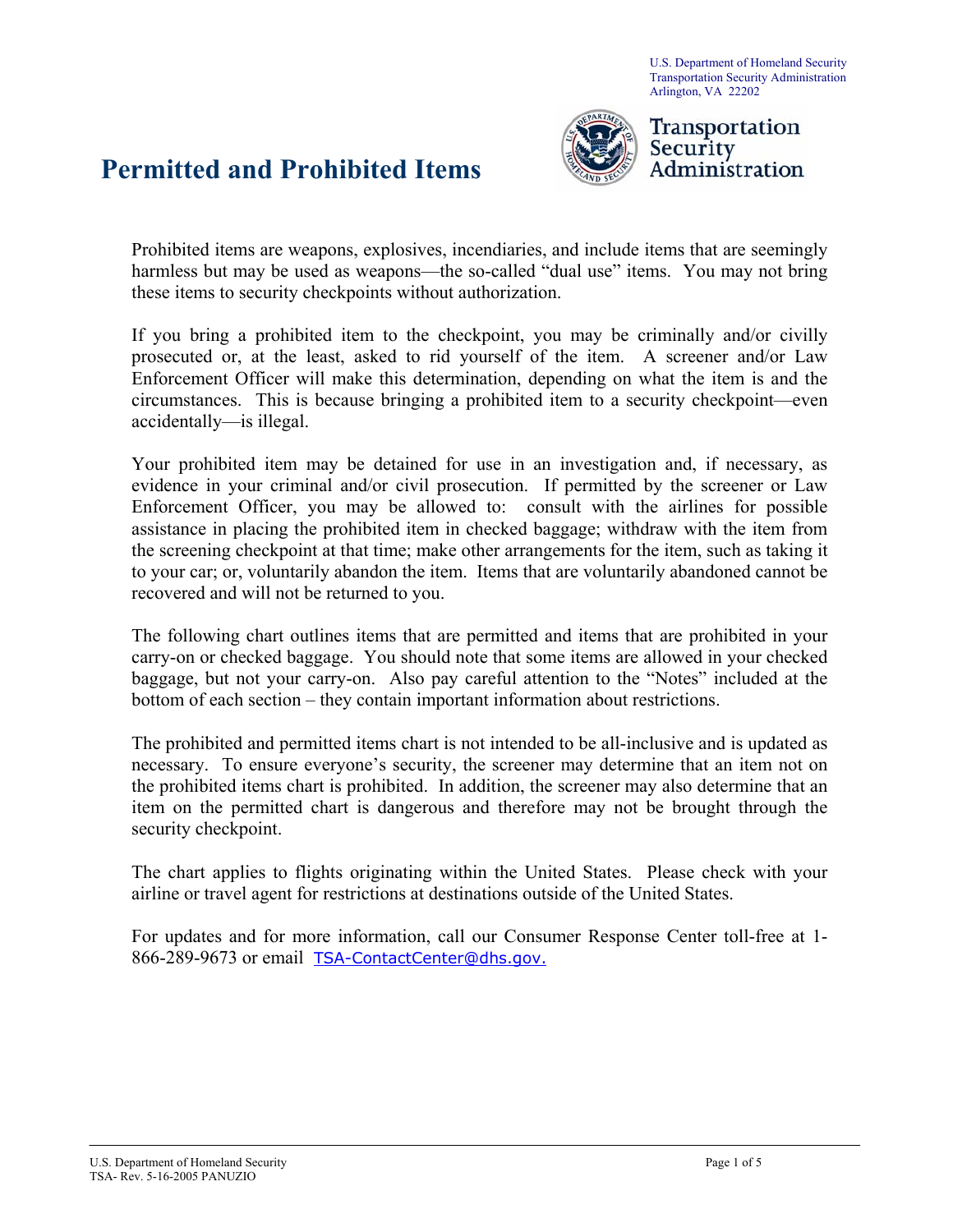Transportation<br>Security<br>Administration



| Can I take it?                                                                                                                                                                                                                                                                                                                                                                                                                                                                                                                                                                                                                            | Carry-on  | <b>Checked</b> |
|-------------------------------------------------------------------------------------------------------------------------------------------------------------------------------------------------------------------------------------------------------------------------------------------------------------------------------------------------------------------------------------------------------------------------------------------------------------------------------------------------------------------------------------------------------------------------------------------------------------------------------------------|-----------|----------------|
| <b>Personal Items</b>                                                                                                                                                                                                                                                                                                                                                                                                                                                                                                                                                                                                                     |           |                |
| <b>Cigar Cutters</b>                                                                                                                                                                                                                                                                                                                                                                                                                                                                                                                                                                                                                      | Yes       | Yes            |
| <b>Corkscrews</b>                                                                                                                                                                                                                                                                                                                                                                                                                                                                                                                                                                                                                         | Yes       | Yes            |
| <b>Cuticle Cutters</b>                                                                                                                                                                                                                                                                                                                                                                                                                                                                                                                                                                                                                    | Yes       | Yes            |
| <b>Eyeglass Repair Tools (including screwdrivers)</b>                                                                                                                                                                                                                                                                                                                                                                                                                                                                                                                                                                                     | Yes       | Yes            |
| <b>Eyelash Curlers</b>                                                                                                                                                                                                                                                                                                                                                                                                                                                                                                                                                                                                                    | Yes       | Yes            |
| <b>Knitting and Crochet Needles</b>                                                                                                                                                                                                                                                                                                                                                                                                                                                                                                                                                                                                       | Yes       | Yes            |
| Knives, round-bladed butter or plastic                                                                                                                                                                                                                                                                                                                                                                                                                                                                                                                                                                                                    | Yes       | Yes            |
| <b>Nail Clippers</b>                                                                                                                                                                                                                                                                                                                                                                                                                                                                                                                                                                                                                      | Yes       | Yes            |
| <b>Nail Files</b>                                                                                                                                                                                                                                                                                                                                                                                                                                                                                                                                                                                                                         | Yes       | Yes            |
| Personal care or toiletries with aerosols, in limited                                                                                                                                                                                                                                                                                                                                                                                                                                                                                                                                                                                     | Yes       | Yes            |
| quantities (such as hairsprays, deodorants)                                                                                                                                                                                                                                                                                                                                                                                                                                                                                                                                                                                               |           |                |
| Safety Razors (including disposable razors)                                                                                                                                                                                                                                                                                                                                                                                                                                                                                                                                                                                               | Yes       | Yes            |
| Scissors-plastic or metal with blunt tips                                                                                                                                                                                                                                                                                                                                                                                                                                                                                                                                                                                                 | Yes       | Yes            |
| <b>Scissors-metal with pointed tips</b>                                                                                                                                                                                                                                                                                                                                                                                                                                                                                                                                                                                                   | <b>No</b> | Yes            |
| <b>Toy Transformer Robots</b>                                                                                                                                                                                                                                                                                                                                                                                                                                                                                                                                                                                                             | Yes       | Yes            |
| Toy Weapons (if not realistic replicas)                                                                                                                                                                                                                                                                                                                                                                                                                                                                                                                                                                                                   | Yes       | Yes            |
| <b>Tweezers</b>                                                                                                                                                                                                                                                                                                                                                                                                                                                                                                                                                                                                                           | Yes       | Yes            |
| <b>Umbrellas</b> (allowed in carry-on baggage once they have been<br>inspected to ensure that prohibited items are not concealed)                                                                                                                                                                                                                                                                                                                                                                                                                                                                                                         | Yes       | Yes            |
| Walking Canes (allowed in carry-on baggage once they have been<br>inspected to ensure that prohibited items are not concealed)                                                                                                                                                                                                                                                                                                                                                                                                                                                                                                            | Yes       | Yes            |
| Note Some personal care items containing aerosol are regulated as hazardous materials. The FAA<br>regulates hazardous materials. This information is summarized at http://asi.faa.gov/Passenger.asp                                                                                                                                                                                                                                                                                                                                                                                                                                       |           |                |
| <b>Medication and Special Needs Devices</b>                                                                                                                                                                                                                                                                                                                                                                                                                                                                                                                                                                                               |           |                |
| <b>Braille Note-Taker, Slate and Stylus, Augmentation</b><br><b>Devices</b>                                                                                                                                                                                                                                                                                                                                                                                                                                                                                                                                                               | Yes       | Yes            |
| Diabetes-Related Supplies/Equipment, (once inspected to<br>ensure prohibited items are not concealed) including: insulin and insulin<br>loaded dispensing products; vials or box of individual vials; jet injectors;<br>pens; infusers; and preloaded syringes; and an unlimited number of<br>unused syringes, when accompanied by insulin; lancets; blood glucose<br>meters; blood glucose meter test strips; insulin pumps; and insulin pump<br>supplies. Insulin in any form or dispenser must be properly marked with<br>a professionally printed label identifying the medication or manufacturer's<br>name or pharmaceutical label. | Yes       | Yes            |
| Nitroglycerine pills or spray for medical use (if properly<br>marked with a professionally printed label identifying the medication or<br>manufacturer's name or pharmaceutical label)                                                                                                                                                                                                                                                                                                                                                                                                                                                    | Yes       | Yes            |
| Prosthetic Device Tools and Appliances, including drill,<br>allen wrenches, pullsleeves used to put on or remove prosthetic devices,<br>if carried by the individual with the prosthetic device or his or her<br>companion                                                                                                                                                                                                                                                                                                                                                                                                                | Yes       | Yes            |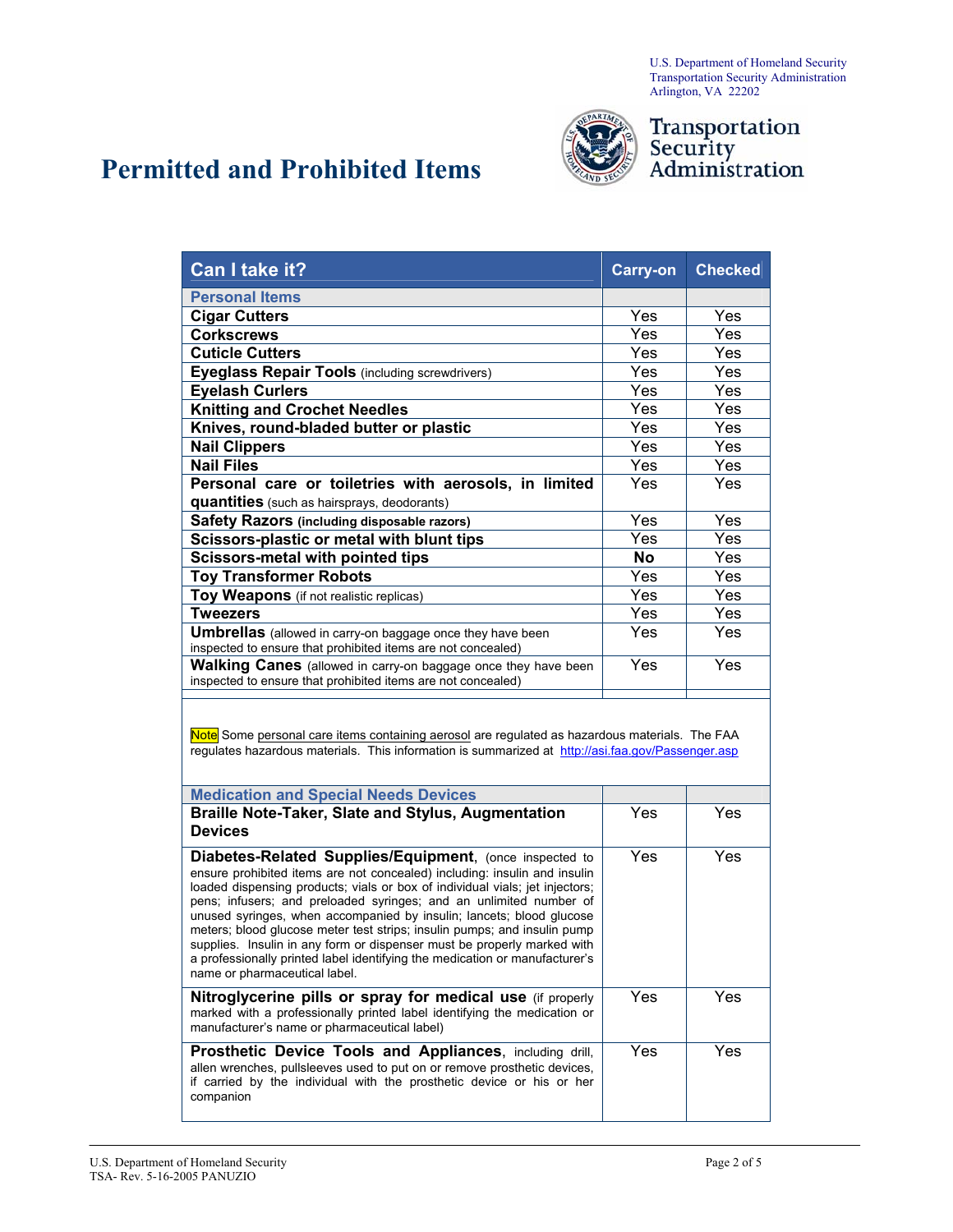

# Transportation<br>Security<br>Administration

| Can I take it?                                                                                                                                    | <b>Carry-on</b>   | <b>Checked</b>    |
|---------------------------------------------------------------------------------------------------------------------------------------------------|-------------------|-------------------|
| <b>Electronic Devices</b>                                                                                                                         |                   |                   |
| <b>Camcorders</b>                                                                                                                                 | Yes               | Yes               |
| <b>Camera Equipment</b>                                                                                                                           | $\overline{Y}$ es | Yes               |
| The checked baggage screening equipment will damage undeveloped<br>film in camera equipment. We recommend that you either put                     |                   |                   |
| undeveloped film and cameras containing undeveloped film in your                                                                                  |                   |                   |
| carry-on baggage or take undeveloped film with you to the checkpoint                                                                              |                   |                   |
| and ask the screener to conduct a hand-inspection.                                                                                                |                   |                   |
| <b>Laptop Computers</b>                                                                                                                           | Yes               | Yes               |
| <b>Mobile Phones</b>                                                                                                                              | Yes               | Yes               |
| <b>Pagers</b>                                                                                                                                     | Yes               | $\overline{Y}$ es |
| <b>Personal Data Assistants (PDA's)</b>                                                                                                           | Yes               | Yes               |
| Note Check with your airline or travel agent for restrictions on the use of these and other electronic<br>items during your flight.               |                   |                   |
| <b>Sharp Objects</b>                                                                                                                              |                   |                   |
| <b>Box Cutters</b>                                                                                                                                | No                | Yes               |
| <b>Ice Axes/Ice Picks</b>                                                                                                                         | No                | Yes               |
| Knives (any length and type except round-bladed, butter, and plastic<br>cutlery)                                                                  | No                | Yes               |
| <b>Meat Cleavers</b>                                                                                                                              | No                | Yes               |
| Razor-Type Blades, such as box cutters, utility knives, razor<br>blades not in a cartridge, but excluding safety razors                           | No.               | Yes               |
| <b>Sabers</b>                                                                                                                                     | No                | Yes               |
| Scissors - metal with pointed tips                                                                                                                | No                | Yes               |
| Scissors with plastic or metal blunt tips are permitted in your carry-on.                                                                         |                   |                   |
| <b>Swords</b>                                                                                                                                     | No                | Yes               |
| Note Any sharp objects in checked baggage should be sheathed or securely wrapped to prevent injury<br>to baggage handlers and inspectors.         |                   |                   |
| <b>Sporting Goods</b>                                                                                                                             |                   |                   |
| <b>Baseball Bats</b>                                                                                                                              | No                | Yes               |
| <b>Bows and Arrows</b>                                                                                                                            | N <sub>0</sub>    | Yes               |
| <b>Cricket Bats</b>                                                                                                                               | No                | Yes               |
| <b>Golf Clubs</b>                                                                                                                                 | No                | Yes               |
| <b>Hockey Sticks</b>                                                                                                                              | No                | Yes               |
| <b>Lacrosse Sticks</b>                                                                                                                            | No                | Yes               |
| <b>Pool Cues</b>                                                                                                                                  | <b>No</b>         | Yes               |
| <b>Ski Poles</b>                                                                                                                                  | No                | Yes               |
| <b>Spear Guns</b>                                                                                                                                 | No                | Yes               |
| Note Any sharp objects in checked baggage should be sheathed or securely wrapped to prevent injury<br>to baggage handlers and security screeners. |                   |                   |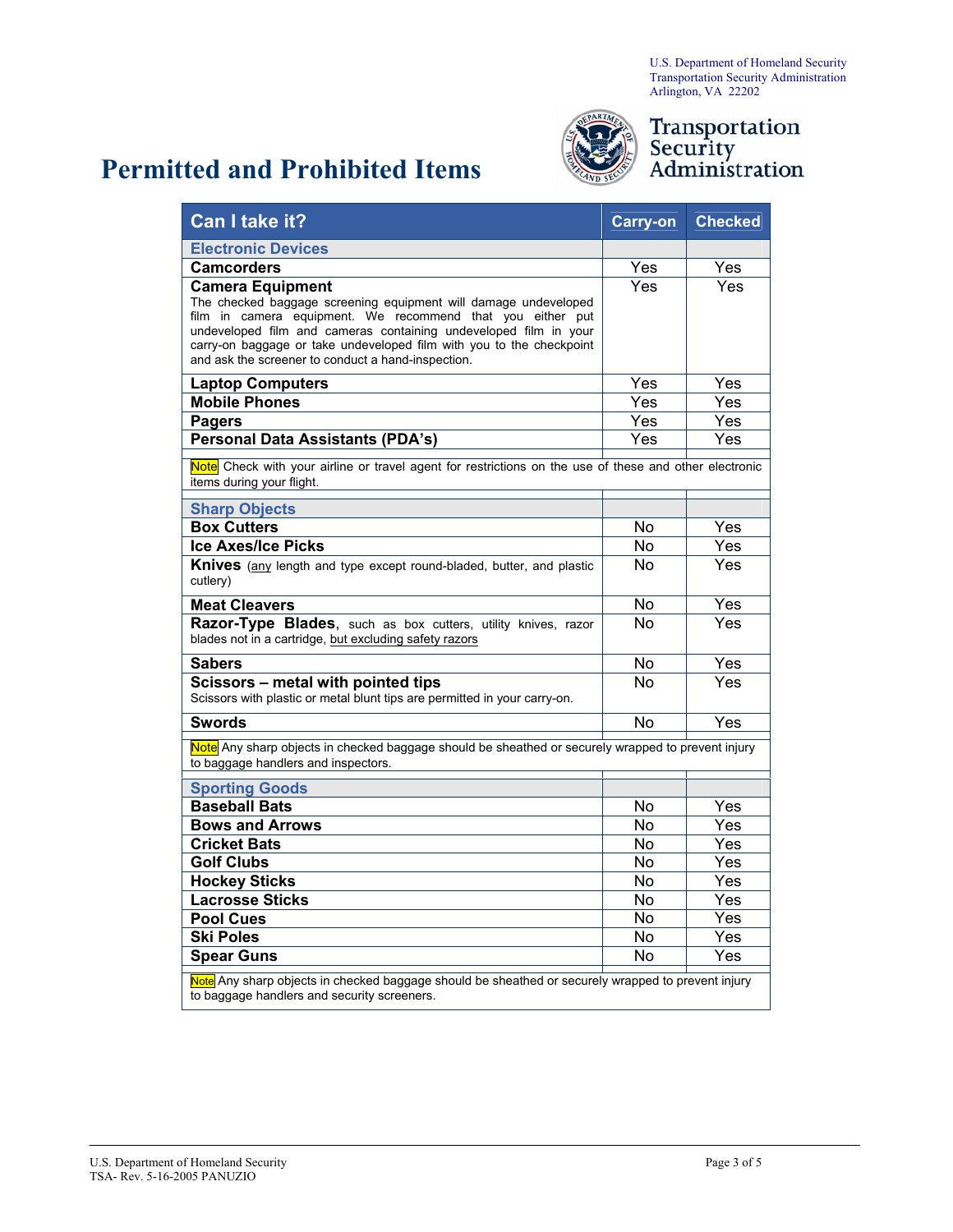

# Transportation<br>Security<br>Administration

| Can I take it?                                                                                                                                                                                                                                                                                                                                                                                                                                                        | <b>Carry-on</b> | <b>Checked</b> |
|-----------------------------------------------------------------------------------------------------------------------------------------------------------------------------------------------------------------------------------------------------------------------------------------------------------------------------------------------------------------------------------------------------------------------------------------------------------------------|-----------------|----------------|
| <b>Guns and Firearms</b>                                                                                                                                                                                                                                                                                                                                                                                                                                              |                 |                |
| Ammunition<br>Check with your airline or travel agent to see if ammunition is permitted in checked<br>baggage on the airline you are flying. If ammunition is permitted, it must be<br>declared to the airline at check-in. Small arms ammunitions for personal use must<br>be securely packed in fiber, wood or metal boxes, or other packaging specifically<br>designed to carry small amounts of ammunition. Ask about limitations or fees, if<br>any, that apply. | No              | Yes            |
| <b>BB</b> guns                                                                                                                                                                                                                                                                                                                                                                                                                                                        | No              | Yes            |
| <b>Compressed Air Guns</b>                                                                                                                                                                                                                                                                                                                                                                                                                                            | No              | Yes            |
| <b>Firearms</b>                                                                                                                                                                                                                                                                                                                                                                                                                                                       | No              | Yes            |
| <b>Flare Guns</b>                                                                                                                                                                                                                                                                                                                                                                                                                                                     | No              | <b>No</b>      |
| <b>Gun Lighters</b>                                                                                                                                                                                                                                                                                                                                                                                                                                                   | No              | <b>No</b>      |
| <b>Gun Powder</b>                                                                                                                                                                                                                                                                                                                                                                                                                                                     | No              | <b>No</b>      |
| <b>Parts of Guns and Firearms</b>                                                                                                                                                                                                                                                                                                                                                                                                                                     | No              | Yes            |
| <b>Pellet Guns</b>                                                                                                                                                                                                                                                                                                                                                                                                                                                    | No              | Yes            |
| <b>Realistic Replicas of Firearms</b>                                                                                                                                                                                                                                                                                                                                                                                                                                 | No              | Yes            |
| <b>Starter Pistols</b>                                                                                                                                                                                                                                                                                                                                                                                                                                                | No              | Yes            |
|                                                                                                                                                                                                                                                                                                                                                                                                                                                                       |                 |                |
| Note Check with your airline or travel agent to see if firearms are permitted in checked baggage on the airline you are<br>flying. Ask about limitations or fees, if any, that apply. Firearms carried as checked baggage MUST be unloaded,<br>packed in a locked hard-sided gun case, and declared to the airline at check-in. Only you, the passenger, may have<br>the key or combination.                                                                          |                 |                |
| <b>Tools</b>                                                                                                                                                                                                                                                                                                                                                                                                                                                          |                 |                |
| <b>Axes and Hatchets</b>                                                                                                                                                                                                                                                                                                                                                                                                                                              | No              | Yes            |
| <b>Cattle Prods</b>                                                                                                                                                                                                                                                                                                                                                                                                                                                   | No              | Yes            |
| <b>Crowbars</b>                                                                                                                                                                                                                                                                                                                                                                                                                                                       | No              | Yes            |
| <b>Hammers</b>                                                                                                                                                                                                                                                                                                                                                                                                                                                        | No              | Yes            |
| <b>Drills</b> (including cordless portable power drills)                                                                                                                                                                                                                                                                                                                                                                                                              | No              | Yes            |
| <b>Saws</b> (including cordless portable power saws)                                                                                                                                                                                                                                                                                                                                                                                                                  | No              | Yes            |
| <b>Screwdrivers</b> (except those in eyeglass repair kits)                                                                                                                                                                                                                                                                                                                                                                                                            | No              | Yes            |
| Tools (including but not limited to wrenches and pliers)                                                                                                                                                                                                                                                                                                                                                                                                              | No              | Yes            |
| <b>Wrenches and Pliers</b>                                                                                                                                                                                                                                                                                                                                                                                                                                            | No              | Yes            |
| Note Any sharp objects in checked baggage should be sheathed or securely wrapped to prevent injury to baggage<br>handlers and security screeners.                                                                                                                                                                                                                                                                                                                     |                 |                |
| <b>Martial Arts/Self Defense Items</b>                                                                                                                                                                                                                                                                                                                                                                                                                                |                 |                |
| <b>Billy Clubs</b>                                                                                                                                                                                                                                                                                                                                                                                                                                                    | No              | Yes            |
| <b>Black Jacks</b>                                                                                                                                                                                                                                                                                                                                                                                                                                                    | No              | Yes            |
| <b>Brass Knuckles</b>                                                                                                                                                                                                                                                                                                                                                                                                                                                 | No              | Yes            |
| <b>Kubatons</b>                                                                                                                                                                                                                                                                                                                                                                                                                                                       | No              | Yes            |
| <b>Mace/Pepper Spray</b>                                                                                                                                                                                                                                                                                                                                                                                                                                              | No              | Yes            |
| One 118 ml or 4 Fl. oz. container of mace or pepper spray is permitted in<br>checked baggage provided it is equipped with a safety mechanism to<br>prevent accidental discharge. For more information on these and other<br>hazardous materials, visit http://asi.faa.gov/Passenger.asp                                                                                                                                                                               |                 |                |
| <b>Martial Arts Weapons</b>                                                                                                                                                                                                                                                                                                                                                                                                                                           | No              | Yes            |
| <b>Night Sticks</b>                                                                                                                                                                                                                                                                                                                                                                                                                                                   | No              | Yes            |
| <b>Nunchakus</b>                                                                                                                                                                                                                                                                                                                                                                                                                                                      | No              | Yes            |